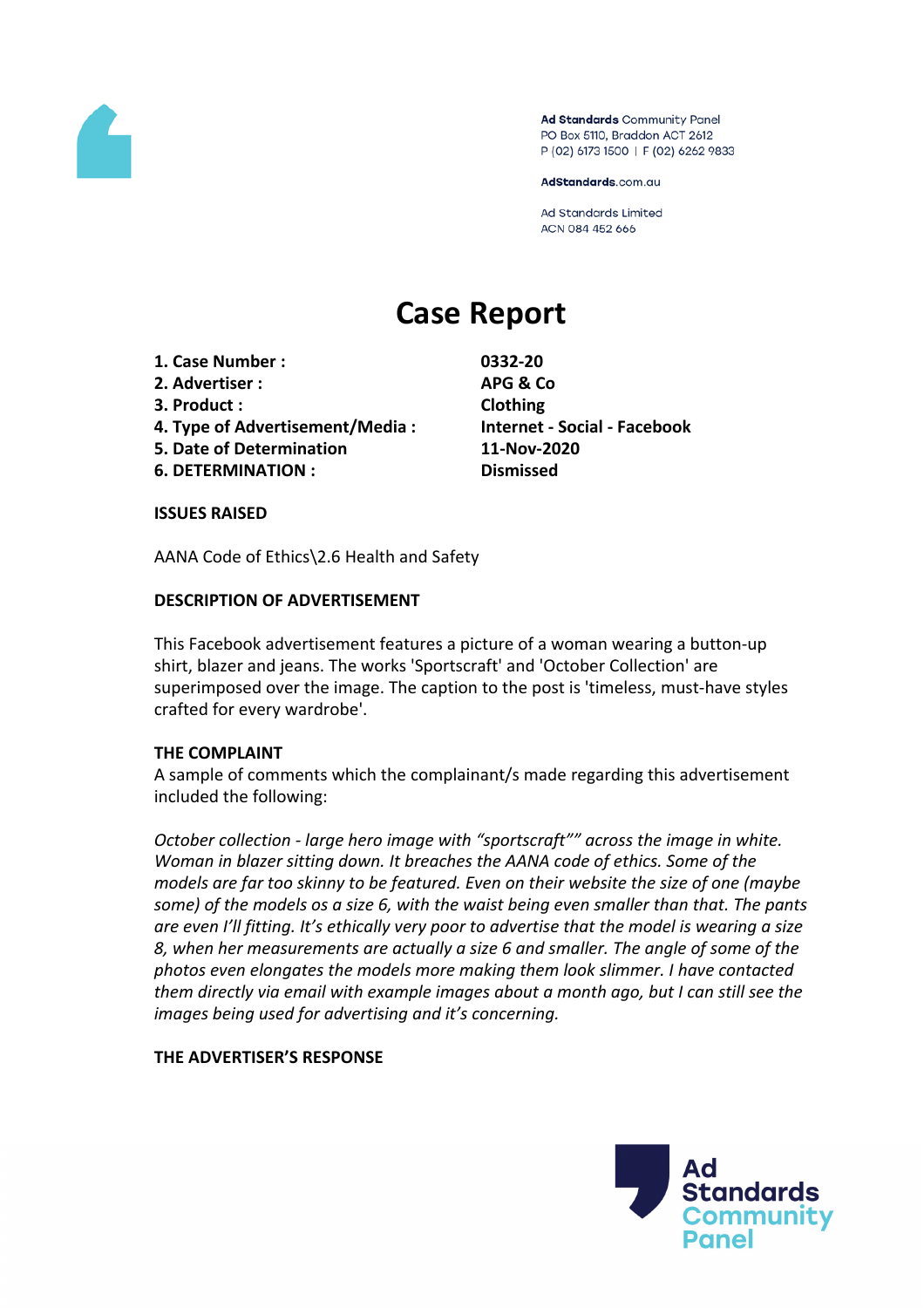

Comments which the advertiser made in response to the complainant/s regarding this advertisement include the following:

*At Sportscraft we do endeavour to cast models representative of all shapes, sizes and ethnicity in an aim to represent and celebrate our diverse customers. Our womenswear range also caters from a size 6 up to a size 24 in selected styles and a size 18 in all other styles. We will ensure your feedback is passed along to our Creative and Marketing teams.*

## **THE DETERMINATION**

The Ad Standards Community Panel (Panel) considered whether this advertisement breaches Section 2 of the AANA Code of Ethics (the Code).

The Panel noted the complainant's concern that the advertisement features a woman who is far too skinny as she is a size 6.

The Panel viewed the advertisement and noted the advertiser's response.

**Section 2.6: Advertising or Marketing Communications shall not depict material contrary to Prevailing Community Standards on health and safety.**

The Panel noted that the Practice Note for this section of the Code provides the following guidance:

*Advertising that provides an unrealistic ideal body image by portraying body shapes or features that are unrealistic or unattainable through healthy practices, which is not justifiable in the context of the product or service being advertised, will be contrary to prevailing community standards relating to health and safety…The Code does not require the use of 'healthy weight' models as this term could exclude people in smaller or larger bodies from advertising, by unnecessarily limiting the portrayal of diversity in society. As such, advertisements may include a diversity of images, including people who have a variety of sizes and shapes, but advertisers should take care to avoid images of people with extreme body weights or shapes that are unrealistic or unattainable through healthy practices which are not justifiable in the context of the product or service advertised, and which are contrary to prevailing community standards relating to health and safety.*

## **Does the advertisement portray an unrealistic ideal body image?**

The Panel considered that the woman in the advertisement was depicted as thin but that her body shape did not appear to be unhealthy or unattainable through healthy practices.